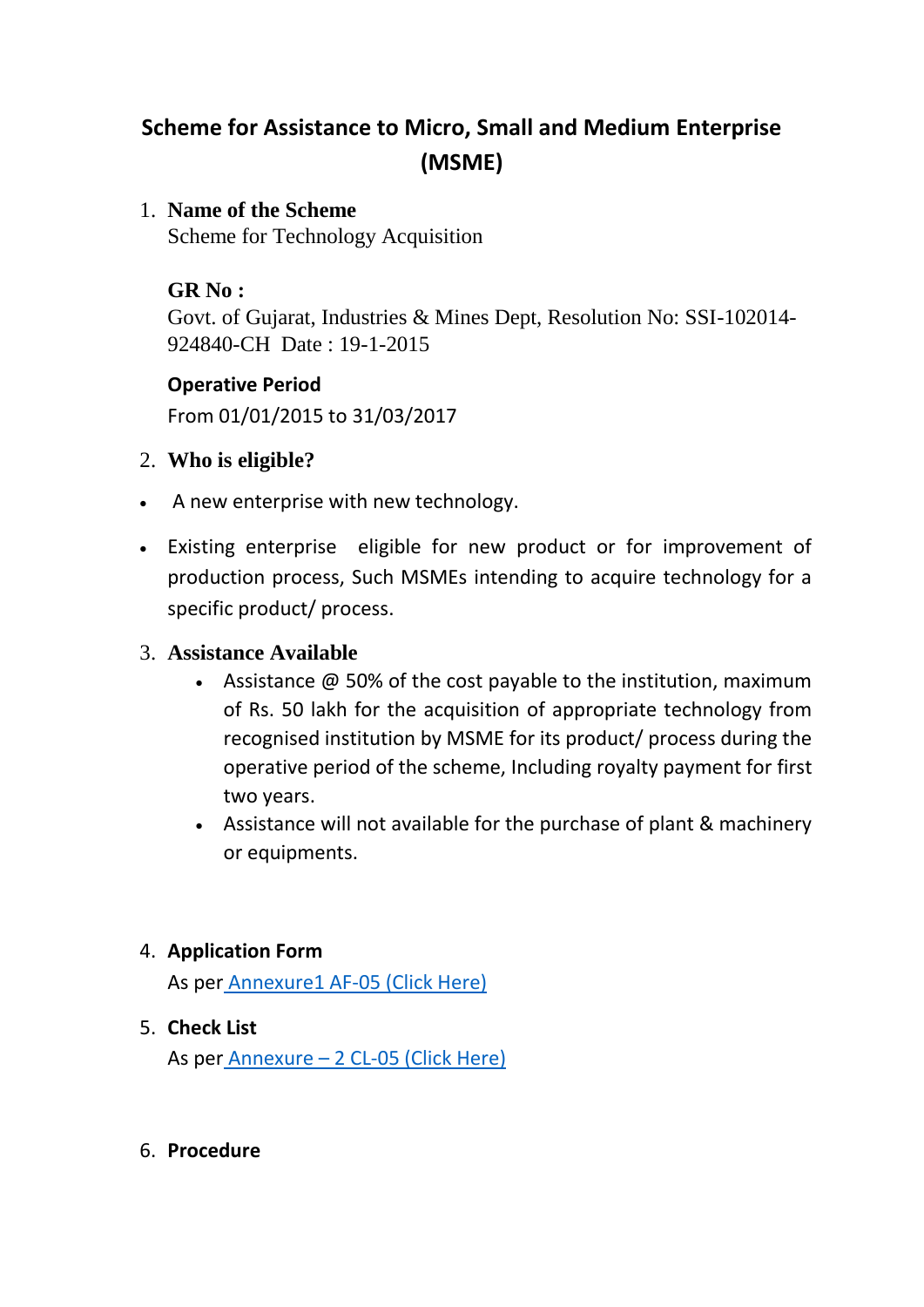- The enterprise shall have to obtain prior approval of MSME commissioner after signing MOU with technology provider.
- The unit will have to apply within one year from date of MOU sign with agency/ institute/ industry, from where technology is to be acquired.
- The enterprise shall have to apply to the MSME Commissioner in prescribed format for assistance along with documents as specified in check list.
- On receiving of application, MSME Commissionerate will scrutinise all documents.
- In case of application received complete in all respect, The MSME Commissioner will prepare an agenda note to be submitted before State Level Implementation Committee (SLIC).
- Unit will have to perform technical presentation regarding technology acquired by it in State Level Implementation Committee (SLIC) and in principle approval sanction letter with eligible assistance /rejection letter will be issued from the date of approval of minutes of the SLIC Meeting.
- After issuance of sanction letter the enterprise will initiate to transfer the technology.
- After the technology transfer the enterprise will apply for claim of the technology acquisition expenses along with detail of the expenditure.
- The MSME Commissionerate verify the claim with all documents and inspection of the unit and verify all documents, expenditure statements of Technology acquisition expenses and also verify outcome/result obtained due to adoption of the technology.
- After verification, claim will be approved by MSME Commissioner.
- The amount will be disbursed through RTGS in applicant account, subject to the availability of grant.